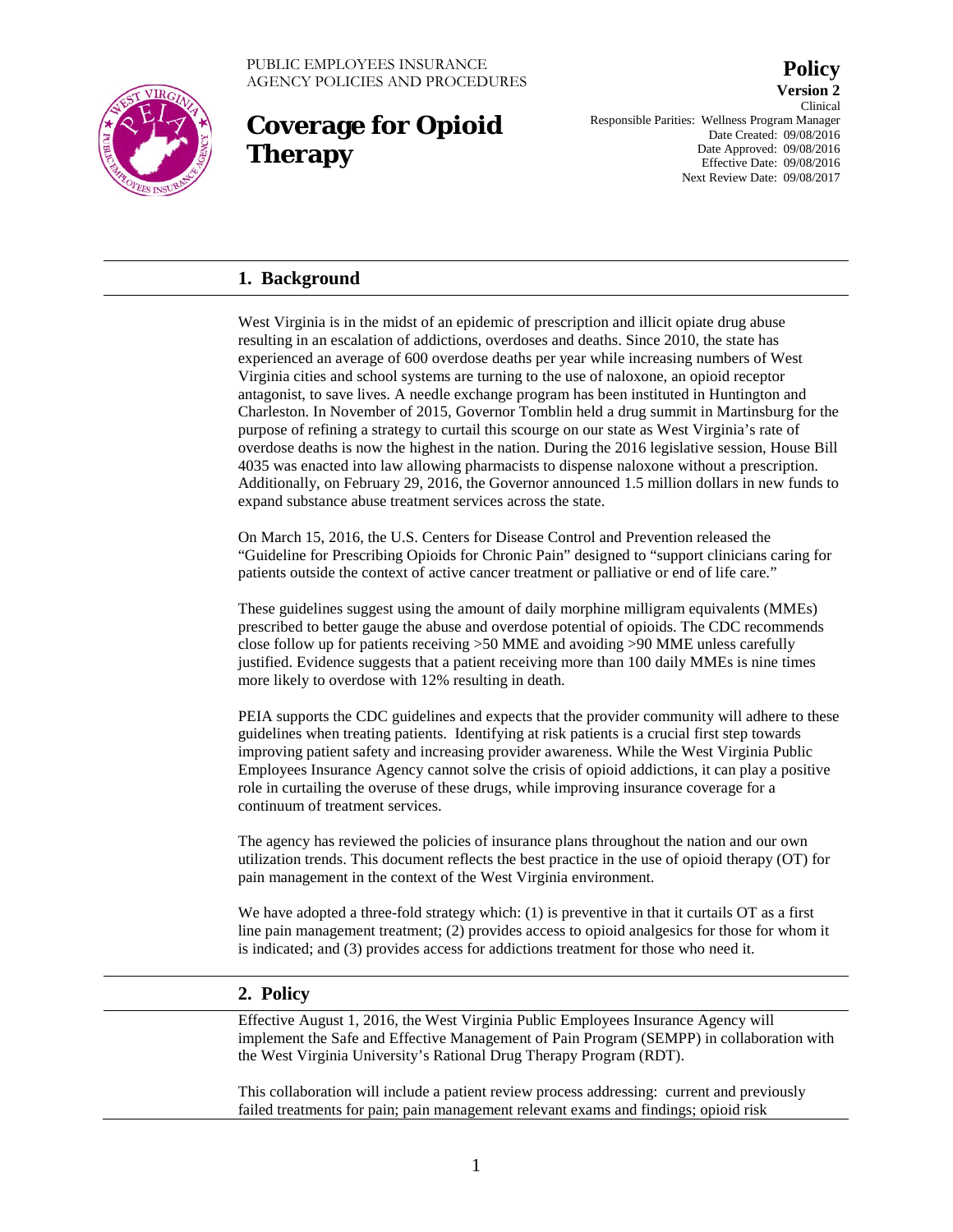

# **Coverage for Opioid Therapy**

**Version 2** Clinical Responsible Parities: Wellness Program Manager Date Created: 09/08/2016 Date Approved: 09/08/2016 Effective Date: 09/08/2016 Next Review Date: 09/08/2017

**Policy**

assessment; administration of patient/provider agreements; physician/pharmacy lock ins; the review of the prescription drug monitoring program and naloxone education.

### **3. PROCEDURES**

Prior to obtaining approval for long term OT, the clinician must document and submit to Rational Drug Therapy alternative, non-pharmacological and/or non-opioid therapies which have been attempted. These may include: physical therapy, chiropractic, massage and cognitive behavioral therapy. Individualized patient goals and progress notes must accompany this documentation.

Any provider prescribing OT must provide written and signed documentation demonstrating that they have advised the patient of associated risks regarding the use of OT within one to four weeks of initiating opioid therapy. Thereafter, clinicians shall evaluate the benefits and harms of OT every three months and work with the patients to lower dosages or to taper and discontinue opioids.

After alternative therapies have been attempted and the patient advised of the risks surrounding OT, if the clinician concludes that opioid use is recommended, the clinician must secure a patient agreement outlining the terms of their treatment. (Prescribing physicians are expected to adhere to the Wet Virginia Board of Medicine and Board of Osteopathic Medicine's guidelines including recommendations for accessing the West Virginia Controlled Substances Monitoring Program Database.) This agreement must be sent to Rational Drug Therapy and be current within the last twelve months. Unsigned and undated documents will be rejected and prescription fills denied.

PEIA will only authorize a maximum three month supply with the limit of no more than 90 MME consistent with the goal of limiting opioid therapy to a minimum amount necessary for the minimum duration possible.

PEIA concurs with the CDC that when used for acute pain, clinicians shall prescribe the lowest effective dose or immediate release opioids and should prescribe no greater quantity than needed for the expected duration of pain severe enough to indicate opioids. Three days or less will often be sufficient and no more than seven days except in rare cases. All long acting opioids will require precertification by RDT.

Methadone will require precertification and shall not be used for pain management except in rare cases as approved by RDT.

Any member who exceeds 50 MME/daily must choose one pharmacy and one physician for their OT related services. This information should be included in the above referenced patient agreement supplied to RDT.

OT may be denied for any of the following:

- The patient violates the patient agreement;
- The patient attempts an early refill;
- The patient fails a urine test;
- The patient displays signs of opioid use disorder as defined by the DSM-5;
- The patient experiences adverse effects;